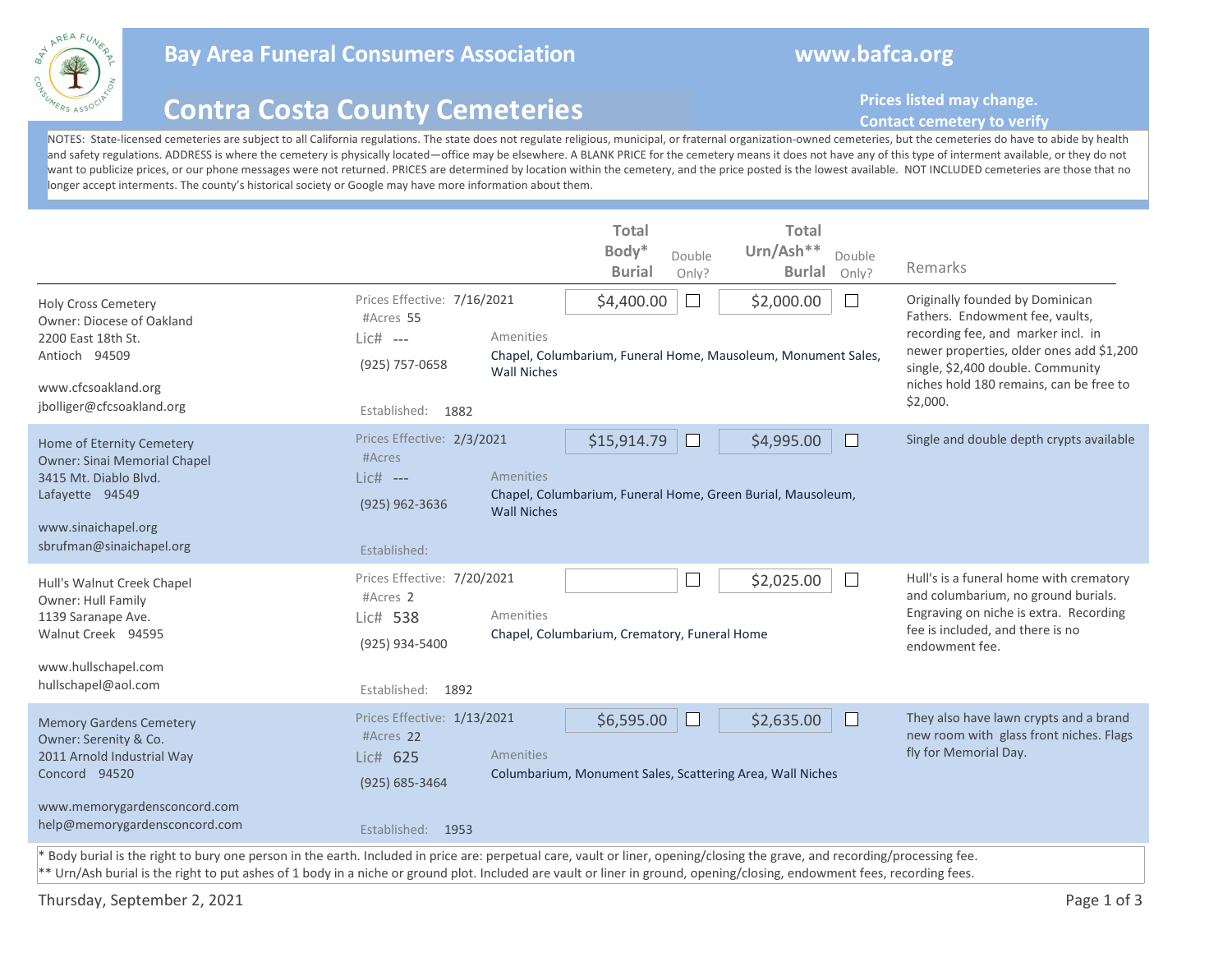|                                                                                                                                                         |                                         |                                                                                                                 | <b>Total</b>                                                |                                                                                    | <b>Total</b>                                                                      |                                                                            |  |  |
|---------------------------------------------------------------------------------------------------------------------------------------------------------|-----------------------------------------|-----------------------------------------------------------------------------------------------------------------|-------------------------------------------------------------|------------------------------------------------------------------------------------|-----------------------------------------------------------------------------------|----------------------------------------------------------------------------|--|--|
|                                                                                                                                                         |                                         |                                                                                                                 | Body*                                                       | Double                                                                             | Urn/Ash**<br>Double                                                               |                                                                            |  |  |
|                                                                                                                                                         |                                         |                                                                                                                 | <b>Burial</b>                                               | Only?                                                                              | <b>Burlal</b><br>Only?                                                            | Remarks                                                                    |  |  |
| Oak View Memorial Park Cemetery<br>Owner: Carriage Services, Houston<br>2500 East 18th Street<br>Antioch 94509                                          | Prices Effective: 7/6/2021<br>#Acres 20 |                                                                                                                 | \$3,318.51<br>\$6,445.00<br>$\vert \ \ \vert$               |                                                                                    | Lowest cost urn burial in ground is<br>\$3,318.51, in a niche is \$4,438.50. This |                                                                            |  |  |
|                                                                                                                                                         | Lic# 553                                | Amenities                                                                                                       |                                                             |                                                                                    | cemetery holds annual city of Antioch                                             |                                                                            |  |  |
|                                                                                                                                                         | (925) 757-4500                          |                                                                                                                 | Chapel, Columbarium, Crematory, Mausoleum, Monument Sales,  |                                                                                    | Memorial Day observance and annual<br>Candlelight and Tree Memorial before        |                                                                            |  |  |
| www.oakviewmemorialpark.com                                                                                                                             |                                         |                                                                                                                 | Scattering Area, Wall Niches                                |                                                                                    | Thanksgiving.                                                                     |                                                                            |  |  |
| wecare@oakviewmemorialpark.com                                                                                                                          | Established: 1856                       |                                                                                                                 |                                                             |                                                                                    |                                                                                   |                                                                            |  |  |
| <b>Oakmont Memorial Park &amp; Mortuary</b><br><b>Owner: Carriage Services</b><br>2099 Reliez Valley Road<br>Lafayette 94549<br>www.oakmontmortuary.com | Prices Effective: 6/28/2021             |                                                                                                                 | New owner in 2020. Graves available                         |                                                                                    |                                                                                   |                                                                            |  |  |
|                                                                                                                                                         | #Acres 103<br>Lic# 673                  | Amenities                                                                                                       |                                                             | only in flush marker area; upright<br>monument area is full. Affiliated with       |                                                                                   |                                                                            |  |  |
|                                                                                                                                                         | (925) 329-6426                          |                                                                                                                 | Chapel, Funeral Home, Mausoleum, Monument Sales, Scattering |                                                                                    | Oakmont Mortuary, on the grounds.                                                 |                                                                            |  |  |
|                                                                                                                                                         | $(925)$ 935-3311                        | Area, Wall Niches                                                                                               |                                                             |                                                                                    |                                                                                   |                                                                            |  |  |
| wecare@oakmontmortuary.com                                                                                                                              | Established: 1956                       |                                                                                                                 |                                                             |                                                                                    |                                                                                   |                                                                            |  |  |
|                                                                                                                                                         | Prices Effective: 7/1/2021              |                                                                                                                 | \$9,000.00                                                  | $\mathbf{L}$                                                                       | \$3,000.00<br>$\mathbf{I}$                                                        | Christian cemetery, all denominations,                                     |  |  |
| Queen of Heaven Cemetery<br>Owner: Dicese of Oakland<br>1965 Reliez Valley Road                                                                         | #Acres 45                               |                                                                                                                 |                                                             |                                                                                    |                                                                                   | restrictions around symbols. First                                         |  |  |
|                                                                                                                                                         | $Lie#$ ---                              | Amenities                                                                                                       |                                                             | Saturday mass every month. Observe All<br>Souls' Day and many holidays. Said to be |                                                                                   |                                                                            |  |  |
| Lafayette 94549                                                                                                                                         | (925) 932-0900                          | <b>Wall Niches</b>                                                                                              |                                                             |                                                                                    | Chapel, Columbarium, Funeral Home, Mausoleum, Monument Sales,                     | one of the most beautiful cemeteries in                                    |  |  |
| www.cfcsoakland.org/location/                                                                                                                           |                                         |                                                                                                                 |                                                             |                                                                                    |                                                                                   | California.                                                                |  |  |
| jwitherspoon@cfcsoakland.org                                                                                                                            | Established: 1959                       |                                                                                                                 |                                                             |                                                                                    |                                                                                   |                                                                            |  |  |
| Rolling Hills Memorial Park<br><b>Owner: Carriage Services</b><br>4100 Hilltop Drive<br>Richmond 94803                                                  | Prices Effective: 7/4/2021              |                                                                                                                 | \$9,900.00                                                  |                                                                                    | \$3,900.00<br>$\Box$                                                              | Lowest cost inurnment of cremated<br>remains is in the ground--columbarium |  |  |
|                                                                                                                                                         | #Acres 120<br>Lic# 573                  | Amenities                                                                                                       | or wall miches are higher. Affiliated with                  |                                                                                    |                                                                                   |                                                                            |  |  |
|                                                                                                                                                         |                                         |                                                                                                                 | Chapel, Columbarium, Funeral Home, Green Burial, Mausoleum, |                                                                                    | Wilson & Kratzer Funeral Home. They                                               |                                                                            |  |  |
| rollinghillsmemorialpark.com                                                                                                                            |                                         | $(510)$ 223-6161<br>celebrate Mother's Day and Memorial<br>Monument Sales, Scattering Area, Wall Niches<br>Day. |                                                             |                                                                                    |                                                                                   |                                                                            |  |  |
| wecare@rollinghillsmemorialpark.com                                                                                                                     | Established: 1960                       |                                                                                                                 |                                                             |                                                                                    |                                                                                   |                                                                            |  |  |
|                                                                                                                                                         | Prices Effective: 7/1/2021              |                                                                                                                 |                                                             |                                                                                    | $\sim$                                                                            | No restrictions, open to all religions.                                    |  |  |
| St. Joseph Cemetery<br>Owner: Diocese of Oakland<br>2540 Church Lane<br>San Pablo 94806                                                                 | #Acres 58                               |                                                                                                                 |                                                             |                                                                                    |                                                                                   | They celerbrate Memorial Day,                                              |  |  |
|                                                                                                                                                         | $Lic#$ ---                              | Amenities                                                                                                       |                                                             |                                                                                    |                                                                                   | Christmas, Veterans Day.                                                   |  |  |
|                                                                                                                                                         | (510) 234-2012                          | <b>Wall Niches</b>                                                                                              |                                                             |                                                                                    | Chapel, Columbarium, Funeral Home, Mausoleum, Monument Sales,                     |                                                                            |  |  |
| www.cfcsoakland.org/locations/                                                                                                                          |                                         |                                                                                                                 |                                                             |                                                                                    |                                                                                   |                                                                            |  |  |
| stevec@cfcsoakland.org                                                                                                                                  | Established: 1914                       |                                                                                                                 |                                                             |                                                                                    |                                                                                   |                                                                            |  |  |

\* Body burial is the right to bury one person in the earth. Included in price are: perpetual care, vault or liner, opening/closing the grave, and recording/processing fee. \*\* Urn/Ash burial is the right to put ashes of 1 body in a niche or ground plot. Included are vault or liner in ground, opening/closing, endowment fees, recording fees.